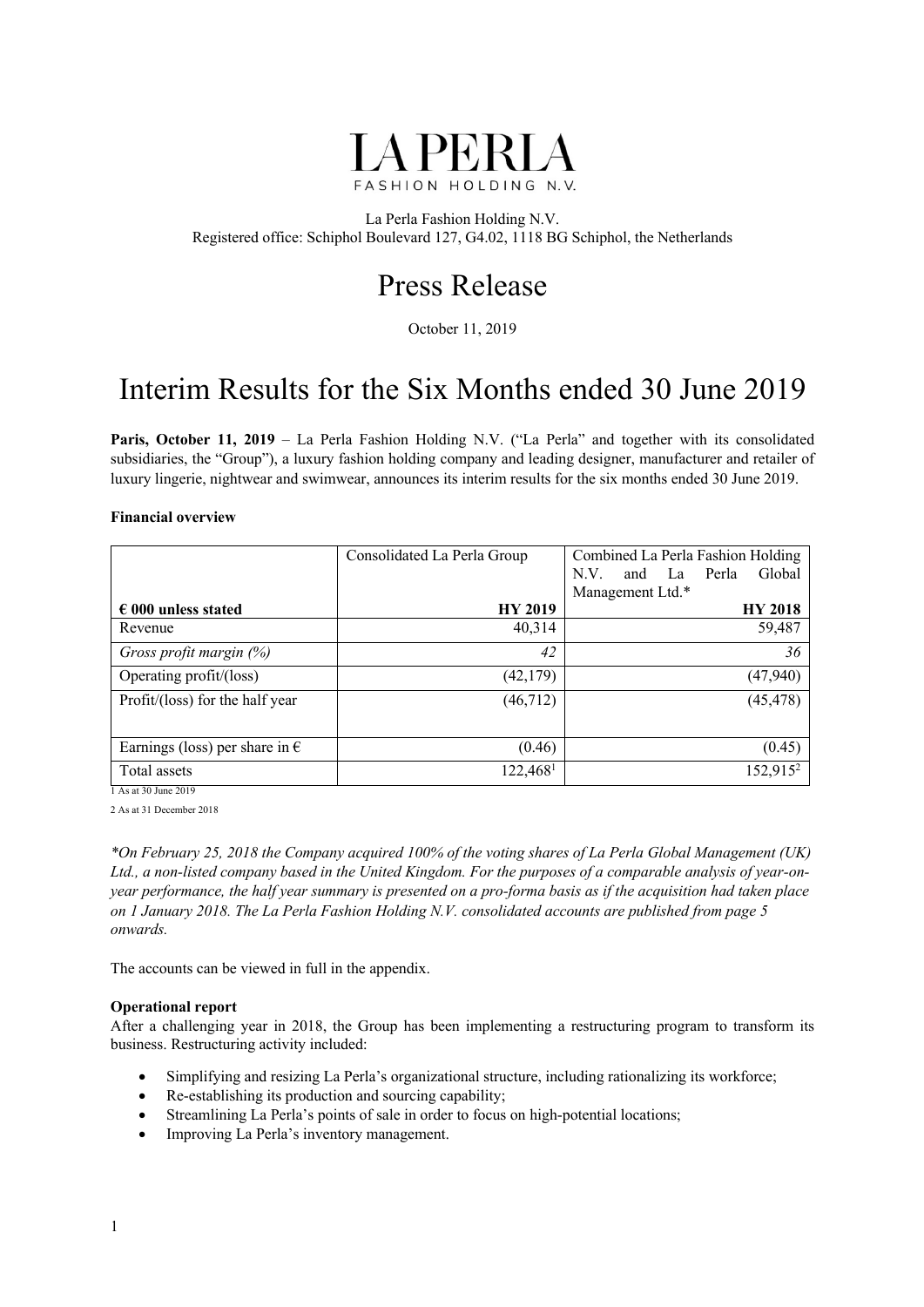At the same time, La Perla is in the early stages of implementing its business revitalization strategy, which includes the following elements:

- Modernizing the La Perla brand to engage a broader audience;
- Revitalizing the product to be more relevant for today's luxury consumer;
- Bringing a digital mindset to all stages of La Perla's consumer interaction;
- Enhancing La Perla's retail proposition;
- Building operational excellence, which includes investment in back-of-house infrastructure.

La Perla's first half results (on pro-forma basis) reflect these transformation initiatives and are in line with management expectations. Factors underlying the revenue decline include the effect of discontinued product categories, the reduction in selling space, production complications reducing the supply of fresh merchandise to stores and a decline in promotional activity. Gross margin benefitted from the reduced promotional activity and supply chain rationalization. The reduction in sales, general, and administrative expenses was largely driven by the retail space rationalization and reduction in headcount. The small improvement in operating profit resulted from these factors.

La Perla's management team is continuing to implement its revitalization strategy and will update investors on progress in line with market practice.

#### **Enquiries**

**Finsbury**, Edward Simpkins/Jenny Bahr: LaPerla-LON@finsbury.com / +44 207 251 38 01

#### **About La Perla:**

La Perla Fashion Holding N.V., a luxury fashion holding company, is the direct shareholder of La Perla Global Management (UK) Limited and its subsidiaries (the "Operating La Perla Group"). La Perla, through the Operating La Perla Group, is a leading designer, manufacturer and retailer of luxury lingerie, nightwear and swimwear. The group operates under the brand "La Perla". Founded in 1954 in Bologna, Italy, the brand is renowned for its heritage and craftsmanship.

*This release may contain forward-looking statements, i.e., statements that do not relate to historical facts or events. By their nature, forward-looking statements involve known and unknown risks and uncertainties, both general and specific. La Perla Fashion Holding N.V. bases these statements on its current plans, estimates, projections and expectations and they relate to events and are based on current assumptions that may not occur in the future. These forward-looking statements may not be indicative of future performance; the actual outcome of the financial condition and results of operations of La Perla Fashion Holding N.V. and its consolidated subsidiaries, and the development of economic conditions, may differ materially from, in particular be more negative than, those conditions expressly or implicitly assumed or described in such statements. Even if the actual results of the La Perla Fashion Holding N.V. or its consolidated subsidiaries, including the financial condition, results of operations and economic conditions, develop in line with the forward-looking statements contained in this press release, there can be no assurance that this will be the case in the future.*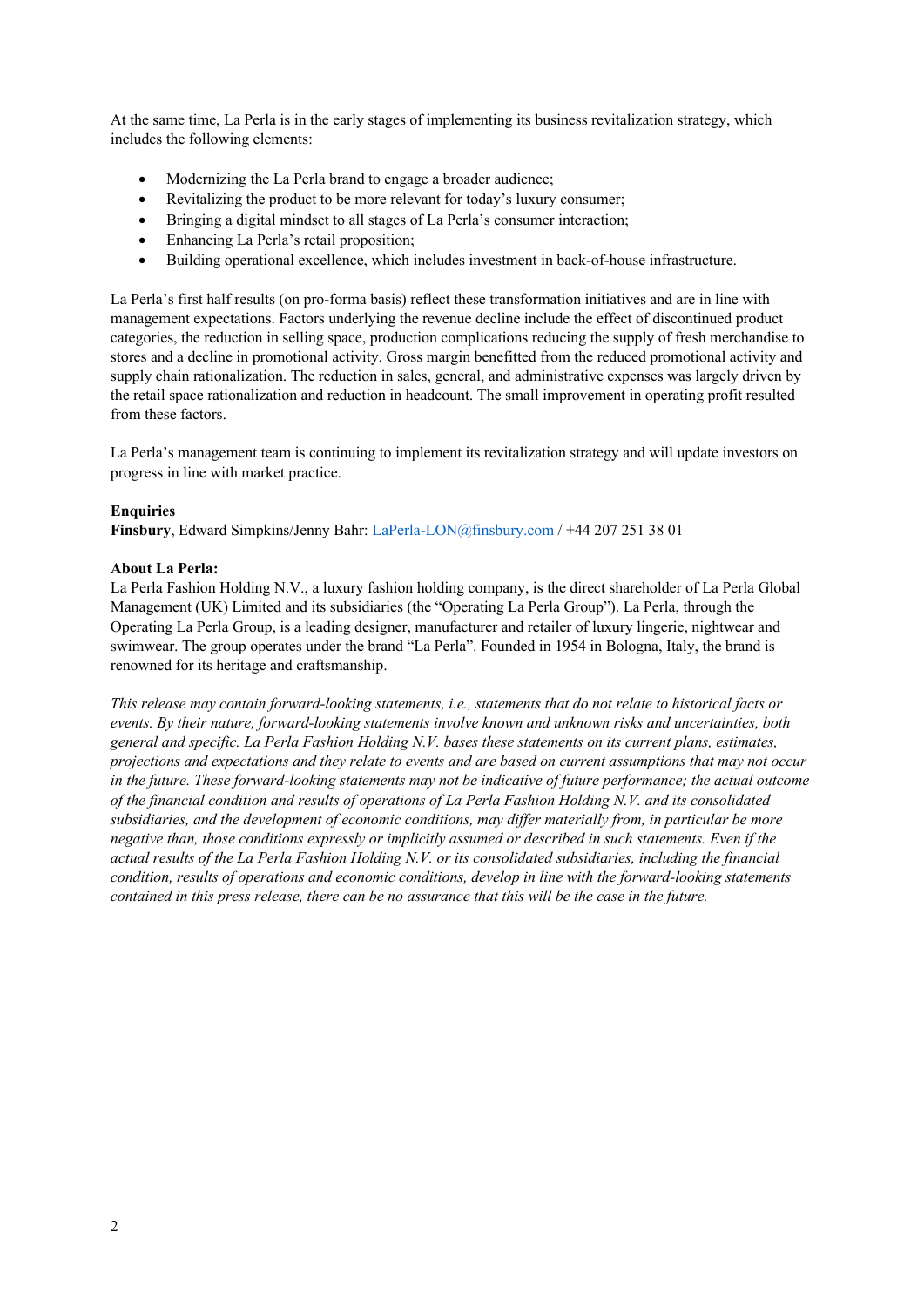# **Appendix:**

# **La Perla Fashion Holding N.V. Amsterdam**

Unaudited interim condensed consolidated financial statements 30 June 2019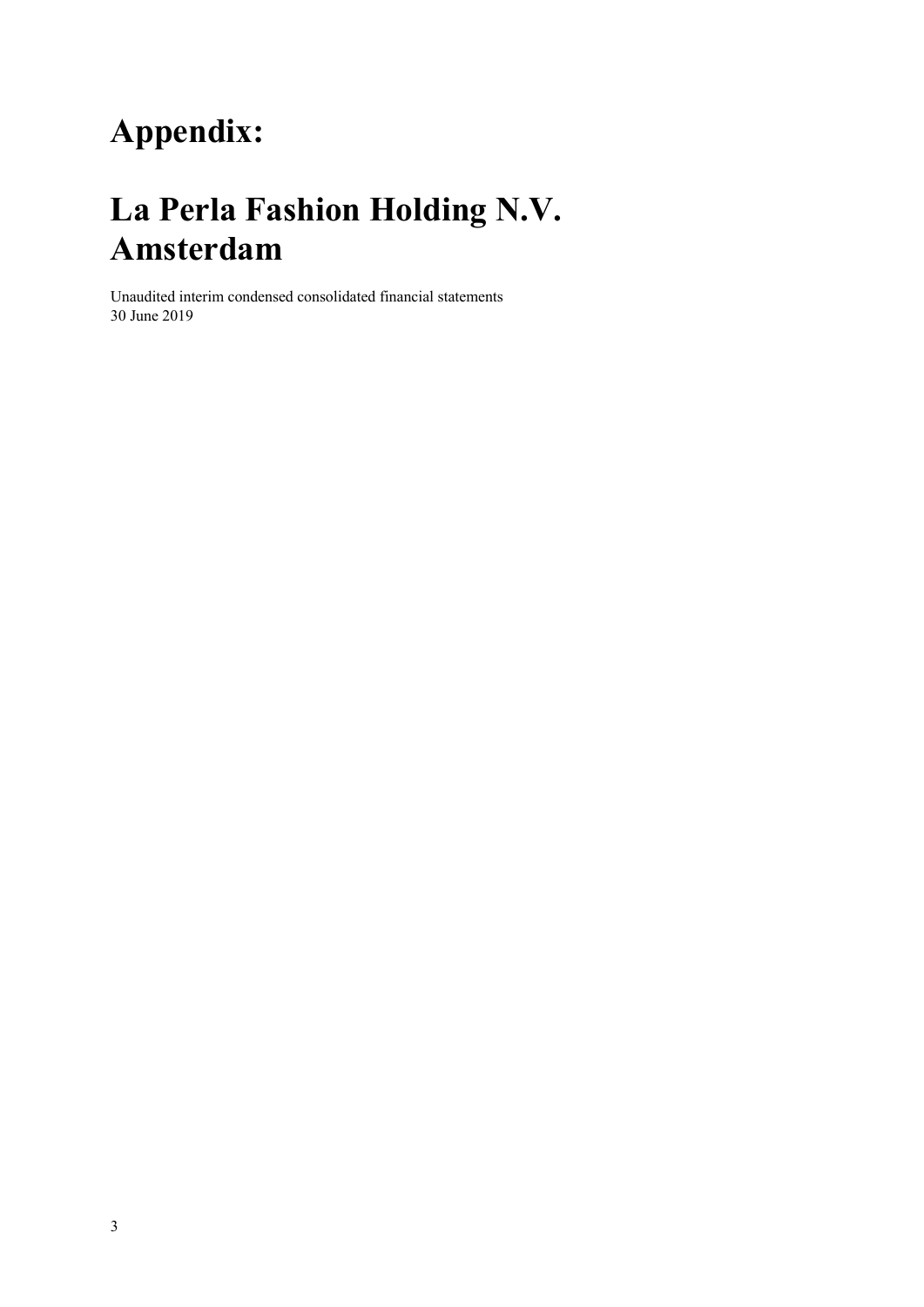## **Contents**

| Unaudited interim condensed consolidated financial statements 30 June 2019  5 |
|-------------------------------------------------------------------------------|
|                                                                               |
|                                                                               |
|                                                                               |
|                                                                               |
|                                                                               |
|                                                                               |
|                                                                               |
|                                                                               |
|                                                                               |
|                                                                               |
|                                                                               |
|                                                                               |
|                                                                               |
|                                                                               |
|                                                                               |
|                                                                               |
|                                                                               |
|                                                                               |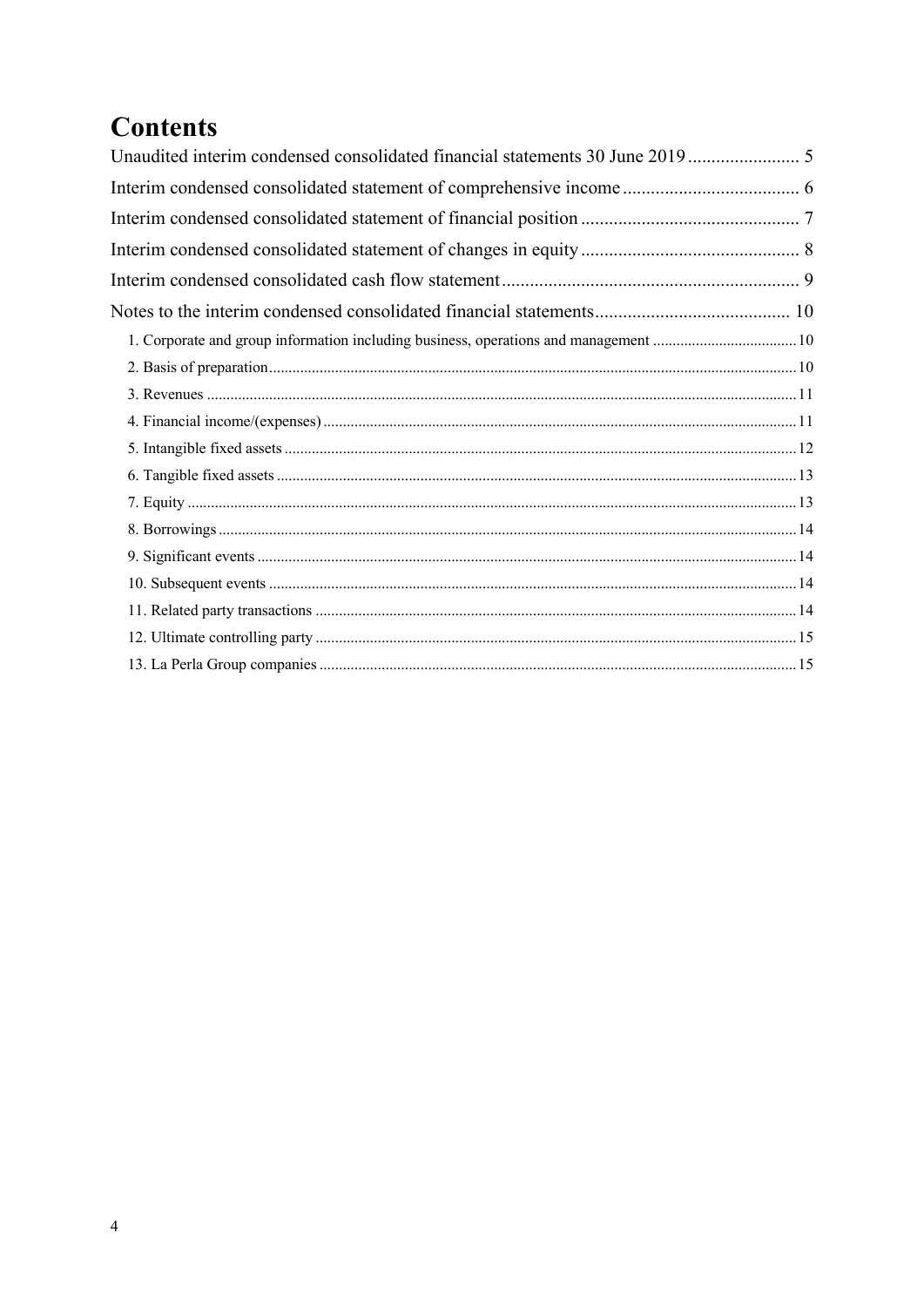## **Unaudited interim condensed consolidated financial statements 30 June 2019**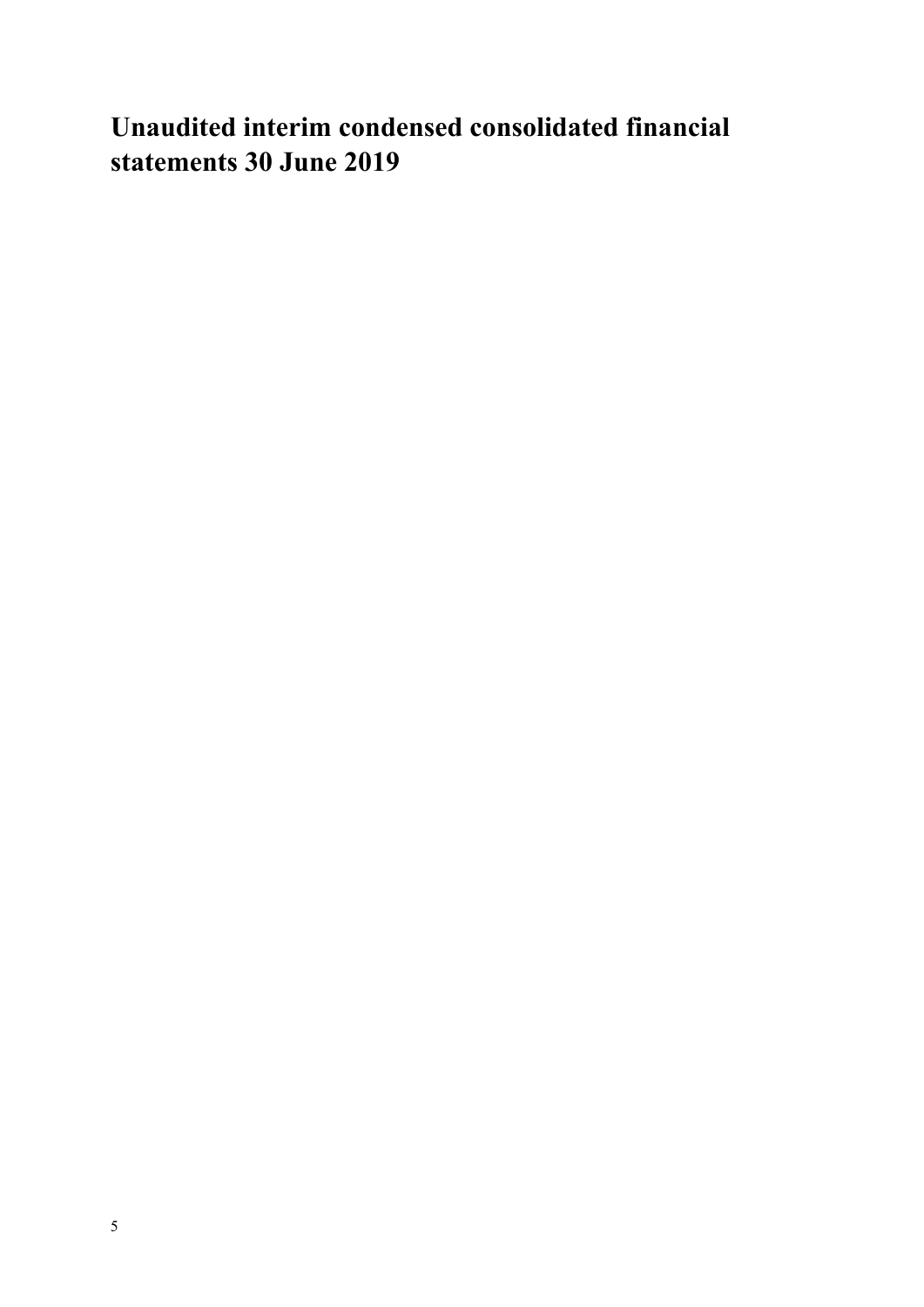## **Interim condensed consolidated statement of comprehensive income**

|                                                      | <b>HY 2019</b><br>1 January 2019 -<br>30 June 2019 | <b>HY 2018</b><br>1 January 2018 -<br>30 June 2018 |  |
|------------------------------------------------------|----------------------------------------------------|----------------------------------------------------|--|
|                                                      | $\epsilon$ 000                                     | $\epsilon$ 000                                     |  |
| Revenue                                              | 40,314                                             | 38,897                                             |  |
| Cost of good sold                                    | (23,357)                                           | (18,218)                                           |  |
| <b>Gross margin</b>                                  | 16,957                                             | 20,679                                             |  |
| Marketing and selling expenses                       | (37, 463)                                          | (33,712)                                           |  |
| General and administrative expenses                  | (18,528)                                           | (12, 648)                                          |  |
| Operating loss before amortisation and depreciation  | (39, 034)                                          | (25,681)                                           |  |
| Amortisation, depreciation & write off               | (3,145)                                            | (2,283)                                            |  |
| Operating profit/(loss)                              | (42, 179)                                          | (27, 964)                                          |  |
| Financial income/(expenses)                          | (4,892)                                            | 78,178                                             |  |
| Other income and expenses                            | 467                                                | 584                                                |  |
| Profit/(loss) before tax                             | (46, 604)                                          | 50,798                                             |  |
| Income taxes                                         | (108)                                              | 150                                                |  |
| Profit/(Loss) for the half year                      | $\overline{(46,712)}$                              | 50,948                                             |  |
| Exchange differences on translation of operations in |                                                    |                                                    |  |
| foreign currencies                                   | (491)                                              | (1,683)                                            |  |
| Total other gains/(losses) net of tax effect         | (491)                                              | (1,683)                                            |  |
| Total comprehensive profit/(loss) for the half year  | (47, 203)                                          | 49,265                                             |  |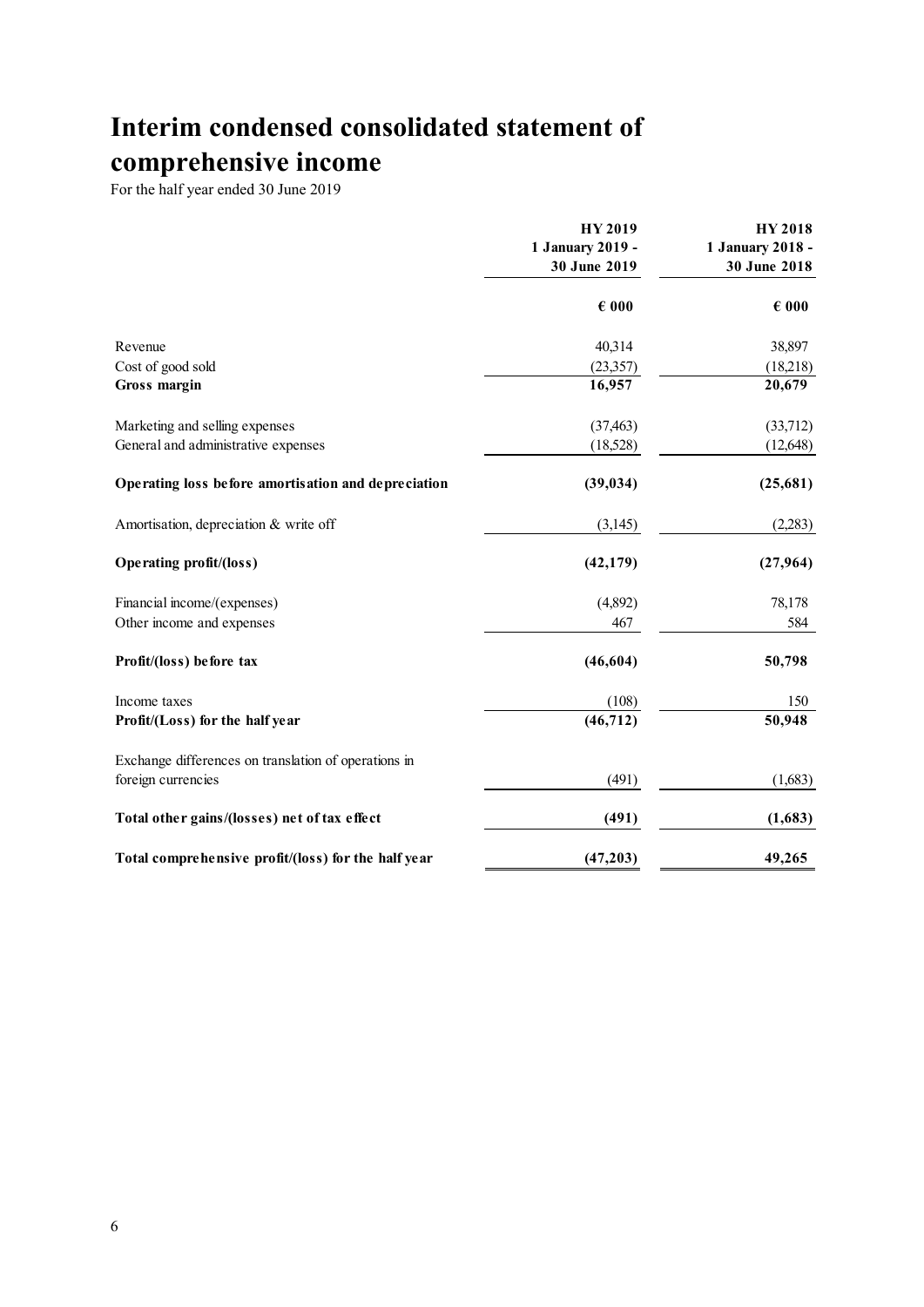## **Interim condensed consolidated statement of financial position**

|                                      | 30 June 2019   | 31 December 2018 |  |
|--------------------------------------|----------------|------------------|--|
|                                      | $\epsilon$ 000 | $\epsilon$ 000   |  |
| <b>Non-current assets</b>            |                |                  |  |
| Brand and other intangible assets    | 31,183         | 32,061           |  |
| Properties, plant and equipment      | 13,696         | 15,267           |  |
| Other non-current assets             | 8,813          | 10,617           |  |
| <b>Total non current assets</b>      | 53,692         | 57,945           |  |
| <b>Current Assets</b>                |                |                  |  |
| Inventories and work in progress     | 35,287         | 44,352           |  |
| Trade receivables                    | 5,773          | 6,548            |  |
| Other current assets                 | 9,167          | 11,565           |  |
| Cash and cash equivalents            | 18,549         | 32,505           |  |
| <b>Total current assets</b>          | 68,776         | 94,970           |  |
| <b>Non-current liabilities</b>       |                |                  |  |
| Long term borrowings                 | 116,493        | 103,098          |  |
| Provisions                           | 2,048          | 2,707            |  |
| Deferred tax liabilities             | 48             | 84               |  |
| Other non-current liabilities        | 4,750          | 4,917            |  |
| <b>Total non current liabilities</b> | 123,339        | 110,806          |  |
| <b>Current liabilities</b>           |                |                  |  |
| Short term borrowings                |                | 20               |  |
| Trade payables                       | 12,083         | 17,195           |  |
| Provisions                           | 1,244          | 1,249            |  |
| Other current liabilities            | 19,306         | 21,445           |  |
| <b>Total current liabilities</b>     | 32,633         | 39,910           |  |
| Net assets/(liabilities)             | (33,504)       | 2,199            |  |
| <b>Equity</b>                        |                |                  |  |
| Share capital                        | 1,026          | 1,000            |  |
| Share premium                        | 11,474         |                  |  |
| Cumulative translation adjustment    | 1,799          | 2,290            |  |
| Retained earnings                    | (47, 803)      | (1,091)          |  |
| <b>Total Equity</b>                  | (33,504)       | 2,199            |  |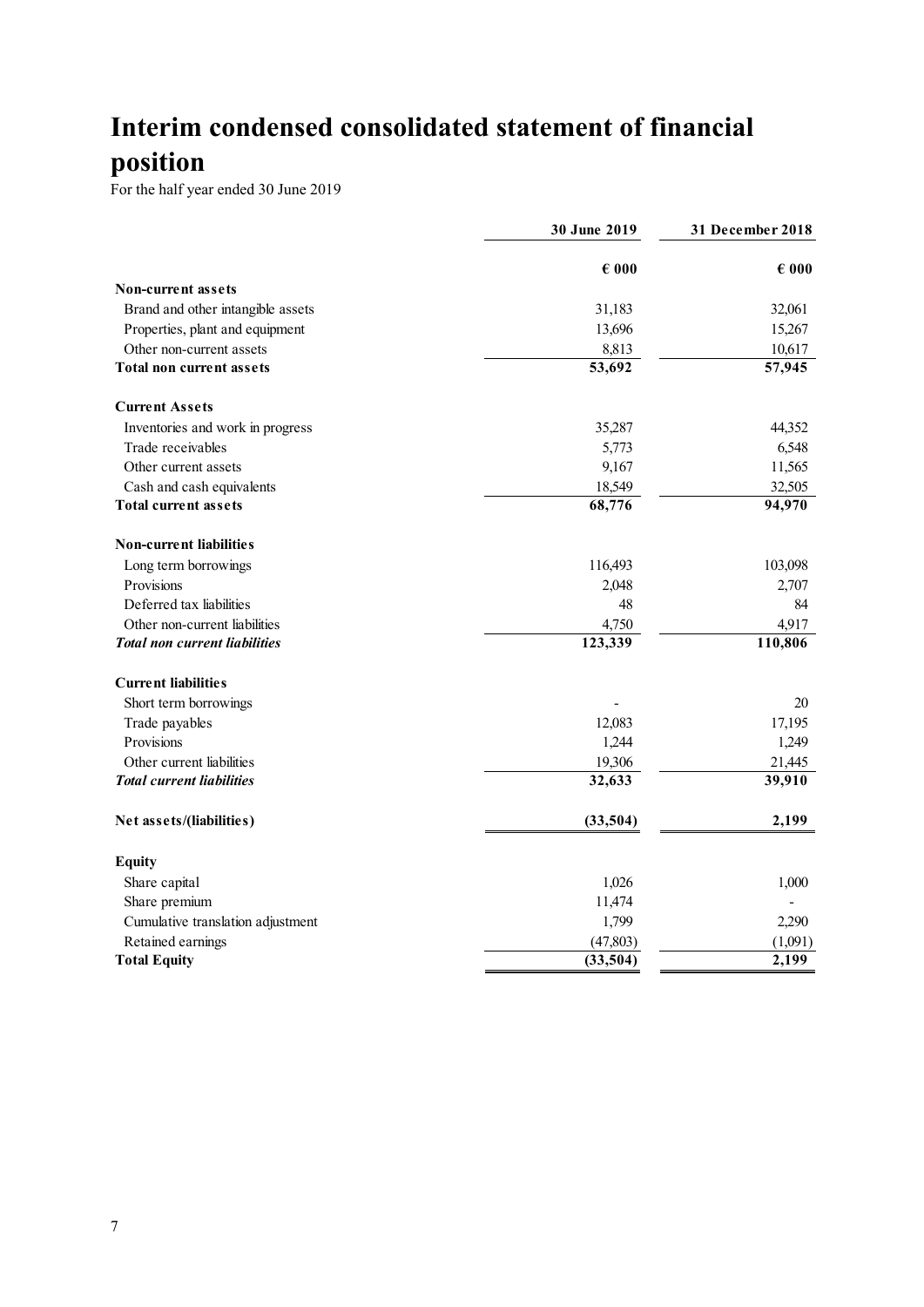## **Interim condensed consolidated statement of changes in equity**

|                                                        |                         |                          | Cumulative<br>translation<br>adjustment | <b>Retained</b><br>earnings | Total<br>equity |
|--------------------------------------------------------|-------------------------|--------------------------|-----------------------------------------|-----------------------------|-----------------|
|                                                        | <b>Share</b><br>capital | <b>Share</b><br>pre mium |                                         |                             |                 |
|                                                        | $\epsilon$ 000          | $\epsilon$ 000           | $\epsilon$ 000                          | $\epsilon$ 000              | $\epsilon$ 000  |
| <b>Balance at 1 January 2018</b>                       | 1,000                   |                          |                                         | (119)                       | 881             |
| Profit/(loss) for the period                           |                         |                          | 2,290                                   | (972)                       | 1,318           |
| Total comprehensive income/(expense) during the period |                         |                          | 2,290                                   | (972)                       | 1,318           |
| <b>Balance at 31 December 2018</b>                     | 1,000                   |                          | 2,290                                   | (1,091)                     | 2,199           |
| Profit/(loss) for the period                           |                         |                          | (491)                                   | (46, 712)                   | (47,203)        |
| Total comprehensive income/(expense) during the period |                         |                          | (491)                                   | (46, 712)                   | (47, 203)       |
| Issue of share capital                                 | 26                      | 11,474                   |                                         |                             | 11,500          |
| Balance at 30 June 2019                                | 1,026                   | 11,474                   | 1,799                                   | (47, 803)                   | (33,504)        |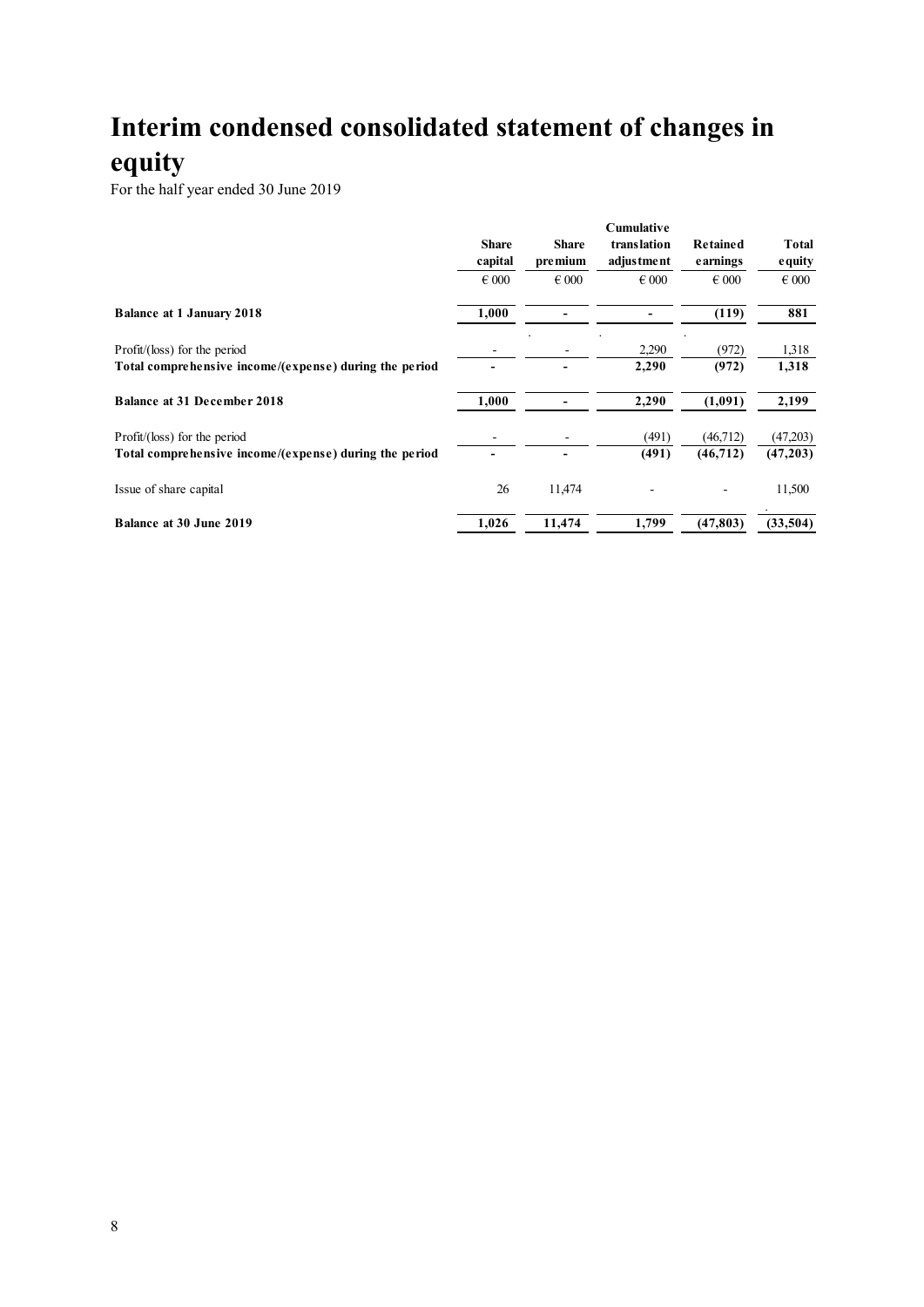## **Interim condensed consolidated cash flow statement**

|                                                       | <b>HY 2019</b><br>1 January 2019 -<br>30 June 2019 | <b>HY 2018</b><br>1 January 2018 -<br>30 June 2018 |  |
|-------------------------------------------------------|----------------------------------------------------|----------------------------------------------------|--|
|                                                       | $\epsilon$ 000                                     | $\epsilon$ 000                                     |  |
| Cash and cash equivalent at the beginning of the year | 32,485                                             | 7,712                                              |  |
|                                                       |                                                    |                                                    |  |
| Cash flows from operating activities                  |                                                    |                                                    |  |
| Net income/(loss) of the year                         | (46,712)                                           | 50,798                                             |  |
| Waiver old shareholder loan                           |                                                    |                                                    |  |
| Depreciation and amortisation                         | 3,148                                              | 2,283                                              |  |
| (Increase)/Decrease in inventories                    | 9,065                                              | 3,170                                              |  |
| (Increase)/Decrease in receivables                    | 88                                                 | 478                                                |  |
| Increase/(Decrease) in payables                       | (5,121)                                            | (6,077)                                            |  |
| Increase/(Decrease) in provision                      | (876)                                              | 784                                                |  |
| Other working capital variation                       | 827                                                | (81, 546)                                          |  |
| Net cash generated from operating activities          | (39,590)                                           | (30, 110)                                          |  |
| Cash flow from investing activities                   |                                                    |                                                    |  |
| Investment in property, plant and equipment           | (459)                                              | (566)                                              |  |
| Repayment on financial fixed assets                   | 675                                                |                                                    |  |
| Investment in intangible assets                       | 970                                                | (1,338)                                            |  |
| Net cash used in investing activities                 | 1,186                                              | (1,904)                                            |  |
| Cash flow from financing activities                   |                                                    |                                                    |  |
| Long term borrowing                                   | 13,395                                             | 35,477                                             |  |
| Proceeds from issuance of shares                      | 11,500                                             |                                                    |  |
| Net cash generated from financing activities          | 24,895                                             | 35,477                                             |  |
| Effect of forex on cash                               | (426)                                              | (2,306)                                            |  |
| Cash and cash equivalent at the end of the period     | 18,549                                             | 8,869                                              |  |
|                                                       |                                                    |                                                    |  |
| Analysis of Net Cash                                  |                                                    |                                                    |  |
|                                                       | 30 June 2019                                       | 30 June 2019                                       |  |
| Cash and cash equivalents as per Balance Sheet        | 18,549                                             | 10,992                                             |  |
| Bank overdrafts                                       |                                                    | (2,123)                                            |  |
| <b>Net Cash</b>                                       | 18,549                                             | 8,869                                              |  |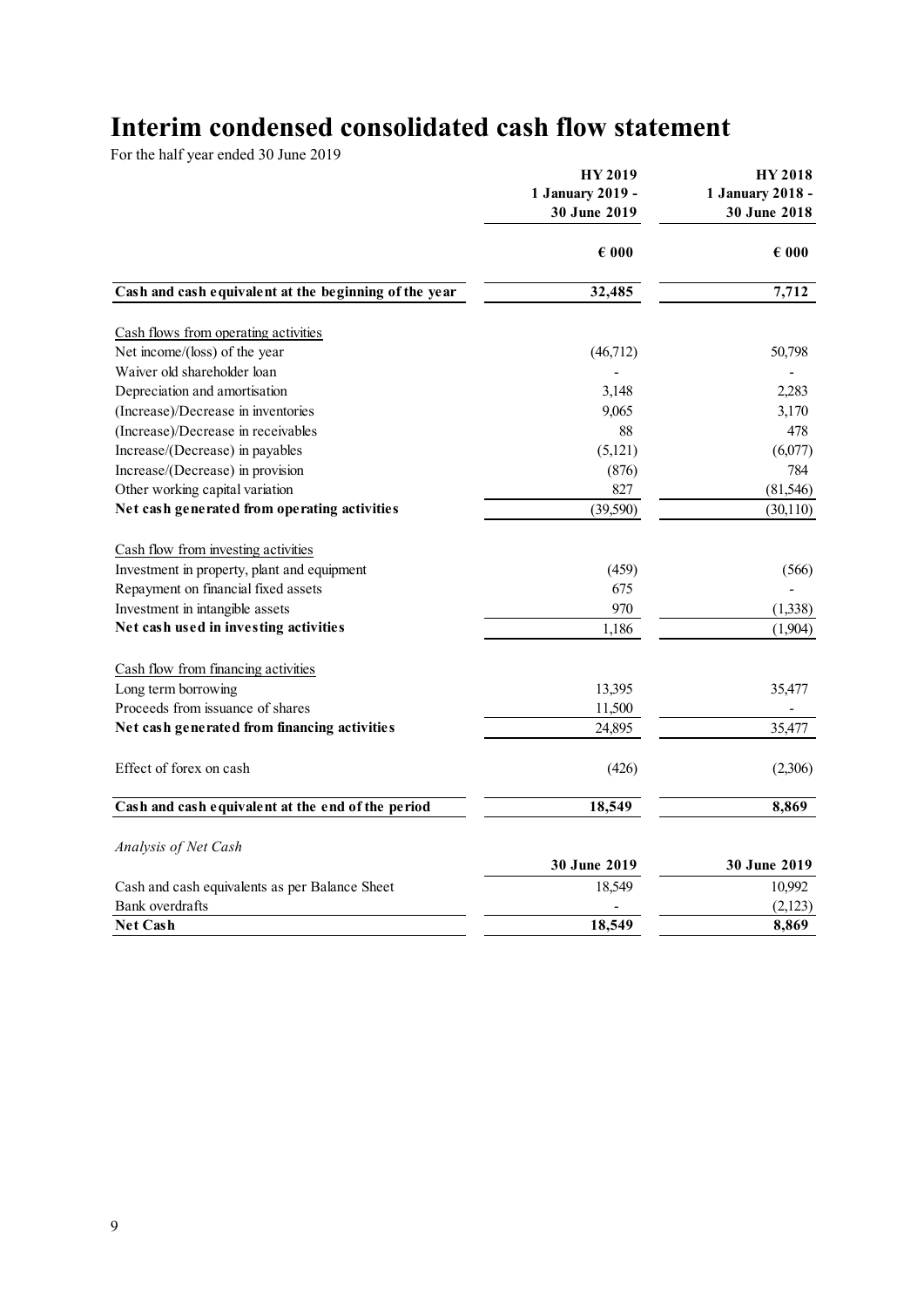## **Notes to the interim condensed consolidated financial statements**

### **1. Corporate and group information including business, operations and management**

#### **1.1 Corporate information**

The interim condensed consolidated financial statements of La Perla Fashion Holding N.V. and its subsidiaries (the "Group") for the six months ended 30 June 2019 were authorised for issue in accordance with a resolution of the directors on 4 October 2019.

#### **1.2 Activities**

La Perla Fashion Holding N.V. ("the Company", "Group" or "La Perla") is a public limited company incorporated in Amsterdam, The Netherlands and has its place of business at Schiphol, The Netherlands. The company is registered at the Chamber of Commerce at 66809681.

The Group operates in the markets of luxury women's and men's underwear and swimwear (hereinafter the "Business"). The activities of design, production and sale (through retail and wholesale channels) are performed by the Group through its network of subsidiaries. The direct subsidiary La Perla Global Management (UK) is the Principal in all intercompany transactions, purchasing goods from the manufacturing entity of the Group and reselling those to the distributors and the commercial subsidiaries.

Per date of authorization of the financial statements of 2018, 12 July 2019, the ultimate parent company is Tennor Holding B.V. which controlled 74% of the Company through La Perla Fashion Finance B.V.

#### **1.3 Group structure**

In the first half of 2019, there were no company acquisitions, in the first half year of 2018 the company acquired the La Perla group. In the first half year 2019, there were no changes in investments in associated companies and joint ventures.

In the first half of 2019 the Company issued 2,555,556 shares at a price of  $\epsilon$  4.50 per share.

### **2. Basis of preparation**

#### **2.1 Basis of preparation**

The interim condensed consolidated financial statements for the six months ended 30 June 2019 have been prepared in accordance with IAS 34 Interim Financial Reporting.

The interim condensed consolidated financial statements do not include all the information and disclosures required in the annual financial statements, and should be read in conjunction with the Group's annual consolidated financial statements as at 31 December 2018.

The interim condensed consolidated financial statements are presented in euros and all values are rounded to the nearest thousand ( $\epsilon$ 000), except when otherwise indicated.

#### **2.2 Going Concern**

For the six months ended 30 June 2019, the Group reported a total comprehensive loss of  $\epsilon$  46.7 million (profit first-half 2018:  $\epsilon$  49.3 million which includes the bargain purchase of  $\epsilon$  76.6 million) and a negative shareholders' equity of  $\epsilon$  45.0 million (31 December 2018:  $\epsilon$  2.1 million positive).

The directors have considered the going concern assumption given the current trading of the Company and Group and the funding considerations of the Group and have formed the conclusion that it is appropriate to consider that the Company will continue to operate in the foreseeable future. The Group has received a financial commitment from the parent company in writing, that the parent company will provide financial support to enable the Group to meet its financial obligations as they fall due.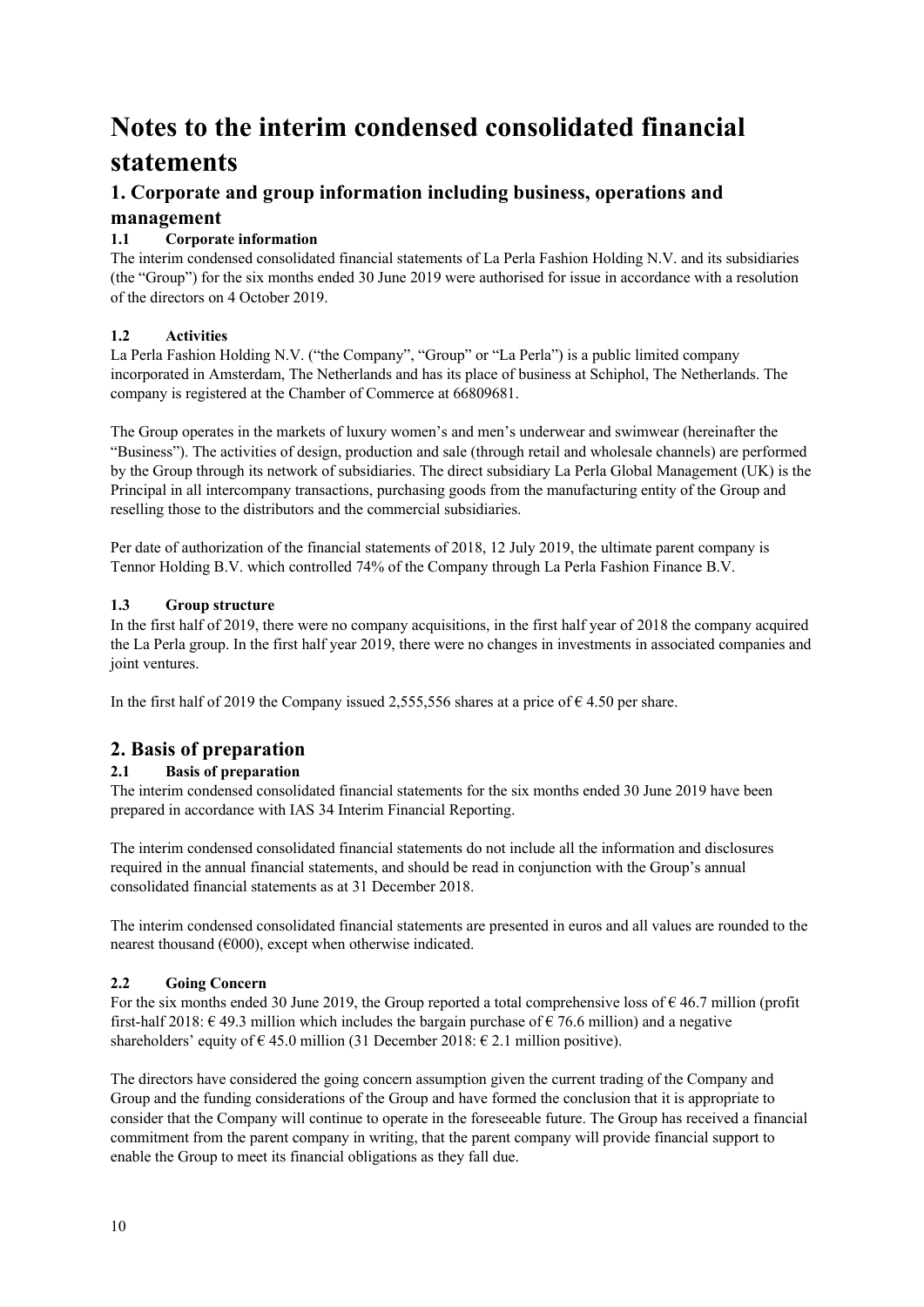In forming their judgment, the directors have also considered the following matters:

i) During 2018 and 2019, the Company received a letter of financial support from the ultimate parent company, Tennor Holding B.V. ("Tennor") and on 13 July 2018, Tennor Holding B.V. secured a new debt facility up to  $\epsilon$  250 million. As a result, the group will have a sufficient funding to enable it to meet its objectives and financial obligations. At the date of signing Tennor Holding B.V. and its subsidiaries paid  $\epsilon$  116.5 million and although there is uncertainty, the Directors are confident that Tennor has the ability to provide all the necessary financial support to the Group in order to reach the result as showed in financial projections.

ii) The Company used a net operating cash flow for the financial six months ended 30 June 2019 of  $\epsilon$  38,4 million (first-half  $2018: \in 32.0$  million). The increase was mainly due to the reduction of inventory that could be utilized and the increase of financial expenses on long term borrowings. Management expect that the operating costs will be reduced in the subsequent financial year as a result of restructuring its operations, which will reduce the negative operating cash flows.

Although the restructuring is still ongoing and therefore includes uncertainties surrounding its implementation, the directors are confident that the reorganisation process will provide positive results in a short period of time allowing the Group to operate in the foreseeable future.

### **3. Revenues**

|                                                          | <b>HY 2019</b> | <b>HY 2018</b> |
|----------------------------------------------------------|----------------|----------------|
|                                                          | $\in 000$      | $\epsilon$ 000 |
| Net sales                                                | 39,167         | 37,790         |
| Royalties and other income                               | 1,147          | 1,107          |
|                                                          | 40,314         | 38,897         |
| 4. Financial income/(expenses)                           |                |                |
|                                                          | <b>HY 2019</b> | <b>HY 2018</b> |
|                                                          | $\in 000$      | $\in 000$      |
| Interest expense on bank facilities and loans            | (1)            | (4)            |
| Interest expense on loan from related parties and others | (4,895)        | (480)          |
| Other charges                                            | (658)          | (256)          |
| Interest income from other non-current assets            |                | 6              |
| Financial income as result of bargain purchase           |                | 76,613         |
| Other financial income                                   | 4              | (14)           |
| Gain (loss) foreign exchange transaction                 | 658            | 2,313          |
|                                                          | (4, 892)       | 78,178         |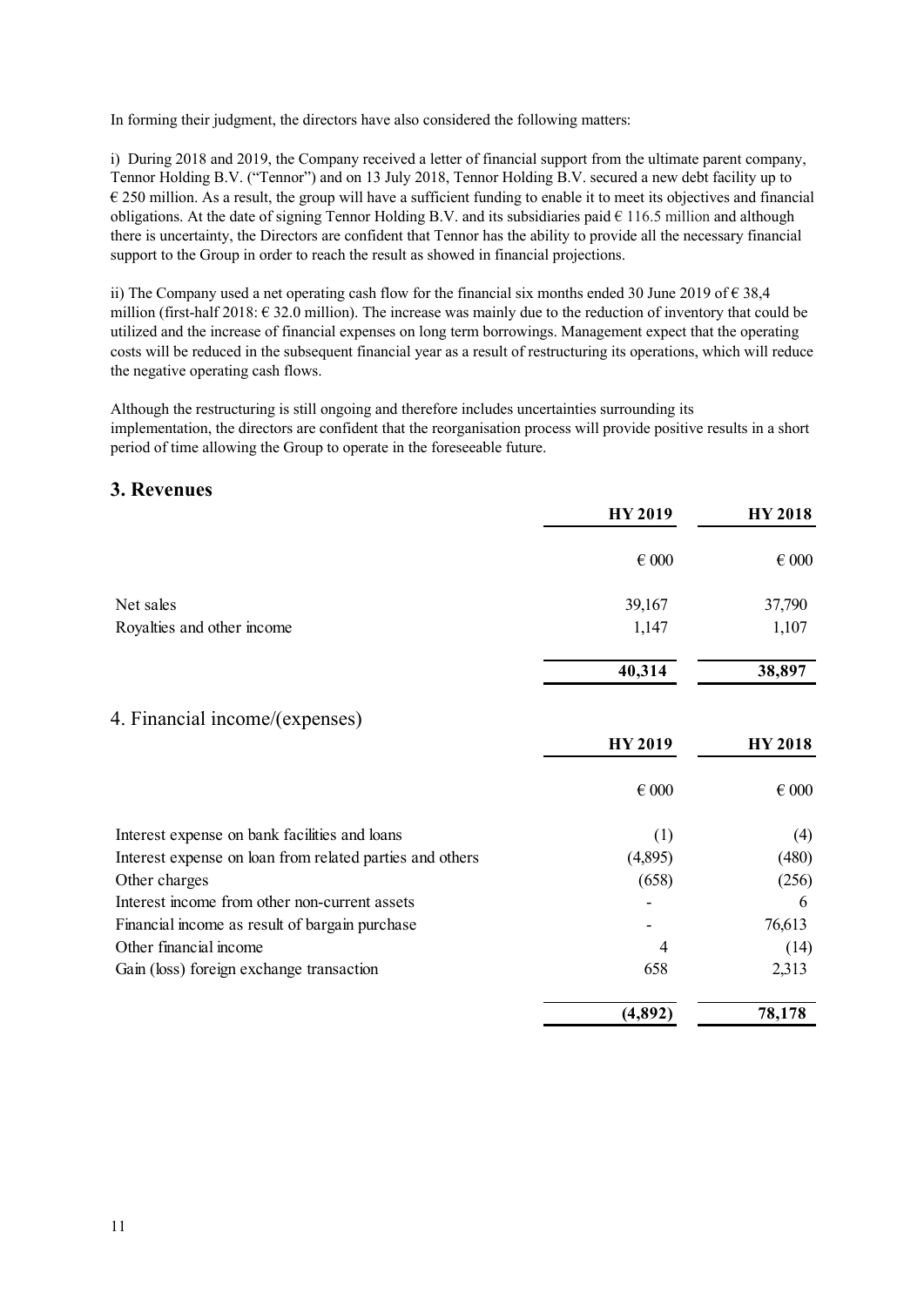## **5. Intangible fixed assets**

|                                 | Industrial     | Concessions, |                          |                          |                          |                          |
|---------------------------------|----------------|--------------|--------------------------|--------------------------|--------------------------|--------------------------|
|                                 | patens &       | licences and |                          | Other                    | Asset under              |                          |
|                                 | software       | trademarks   | Key money                | intangibles              | contrution               | Total                    |
|                                 | $\in 000$      | $\in 000$    | $\epsilon$ 000           | $\epsilon$ 000           | $\epsilon$ 000           | $\epsilon$ 000           |
| Cost                            |                |              |                          |                          |                          |                          |
| At 1 January 2018               |                |              |                          |                          |                          |                          |
| <b>Additions</b>                |                |              |                          |                          | 153                      | 153                      |
| Acquisition of a subsidiary     | 2,820          | 29,991       | 2,590                    | 6                        | 1,237                    | 36,644                   |
| Disposals                       |                |              |                          |                          |                          |                          |
| Impairment losses               |                |              |                          |                          |                          |                          |
| Currency translation            |                |              | $\overline{a}$           |                          | $\overline{\phantom{a}}$ |                          |
| At 31 December 2018             | 2,820          | 29.991       | 2,590                    | 6                        | 1,390                    | 36,797                   |
| Depreciation                    |                |              |                          |                          |                          |                          |
| At 1 January 2018               | $\overline{a}$ |              | ÷                        |                          |                          |                          |
| Charge for the year             | (717)          | (1,429)      |                          |                          |                          | (2,146)                  |
| Disposals                       | ÷,             |              | (2,590)                  |                          |                          | (2,590)                  |
| Currency translation            |                |              | $\overline{\phantom{0}}$ |                          |                          | $\overline{\phantom{0}}$ |
| At 31 December 2018             | (717)          | (1,429)      | (2,590)                  | $\overline{\phantom{a}}$ | $\overline{a}$           | (4,736)                  |
| Net book value 31 December 2018 | 2,103          | 28,562       | $\overline{a}$           | 6                        | 1,390                    | 32,061                   |
| Cost                            |                |              |                          |                          |                          |                          |
| At 1 January 2019               | 2,820          | 29,991       | 2,590                    | 6                        | 1,390                    | 36,797                   |
| Additions                       | 30             |              |                          | 145                      | 28                       | 203                      |
| Disposals                       |                |              |                          |                          |                          |                          |
| Impairment losses               |                |              |                          |                          |                          |                          |
| Currency translation            |                |              | $\overline{\phantom{a}}$ | $\overline{\phantom{a}}$ | $\overline{\phantom{a}}$ |                          |
| At 30 June 2019                 | 2,850          | 29.991       | 2,590                    | 151                      | 1,418                    | 37,000                   |
| Depreciation                    |                |              |                          |                          |                          |                          |
| At 1 January 2019               | (717)          | (1,429)      | (2,590)                  |                          |                          | (4,736)                  |
| Charge for the year             | (362)          | (715)        |                          | (4)                      |                          | (1,081)                  |
| Disposals                       | ÷,             |              |                          |                          |                          | $\overline{a}$           |
| Currency translation            | ÷,             |              | $\overline{a}$           | $\overline{a}$           |                          |                          |
| At 30 June 2019                 | (1,079)        | (2,144)      | (2,590)                  | (4)                      | $\overline{\phantom{a}}$ | (5,817)                  |
| Net book value 30 June 2019     | 1,771          | 27,847       | $\overline{\phantom{0}}$ | 147                      | 1,418                    | 31,183                   |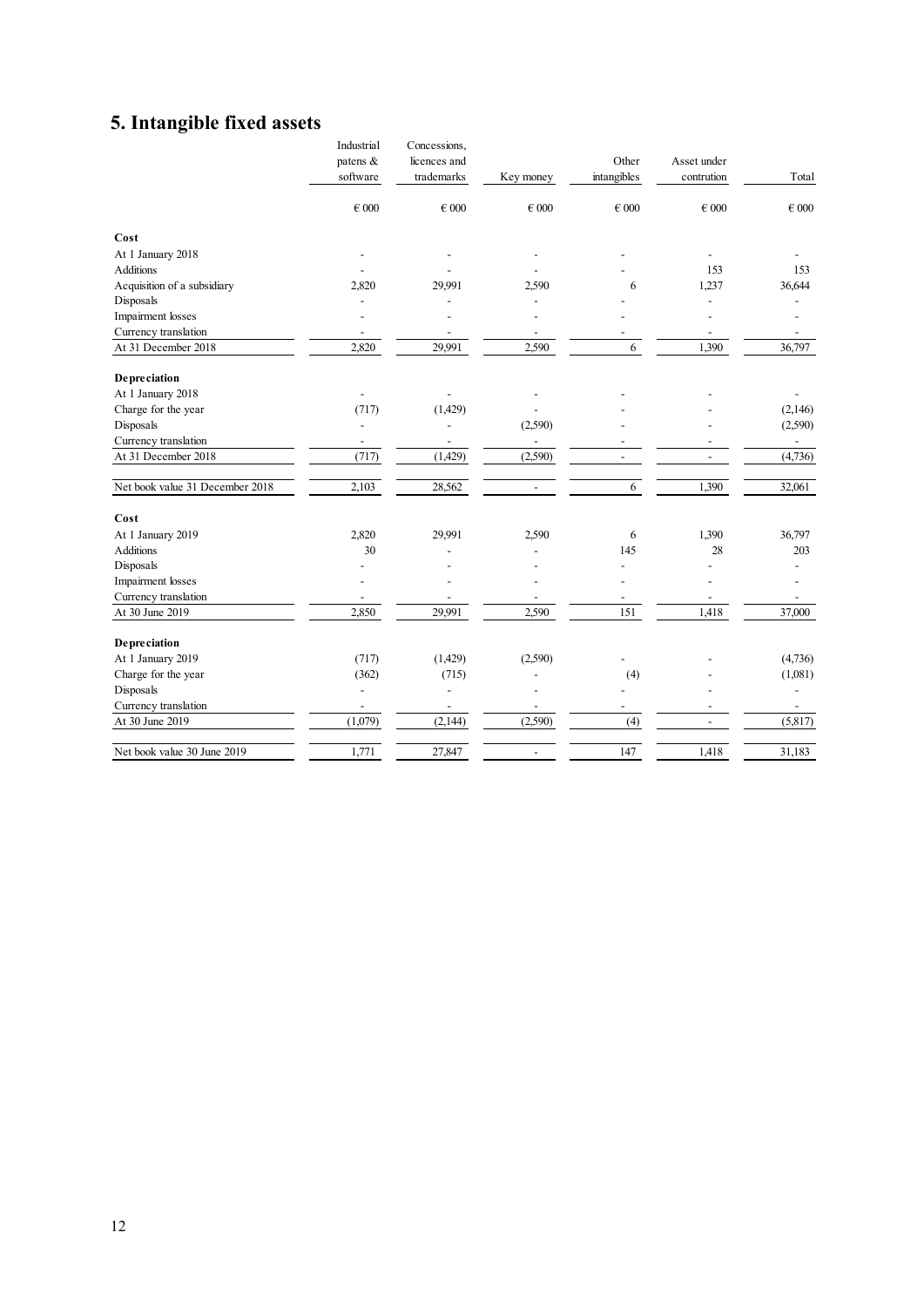### **6. Tangible fixed assets**

|                                 |                          | Machinery                |                          | Retail                   |                          |                          |                          |
|---------------------------------|--------------------------|--------------------------|--------------------------|--------------------------|--------------------------|--------------------------|--------------------------|
|                                 | Land and                 | and                      | Fixtures and             | fixtures and             | Leaseholds               | Contruction              |                          |
|                                 | buildings                | equipment                | tools                    | fittings                 | improvements             | in progress              | Total                    |
|                                 | $\in 000$                | $\epsilon$ 000           | $\epsilon$ 000           | $\epsilon$ 000           | $\epsilon$ 000           | $\epsilon$ 000           | $\epsilon$ 000           |
| Cost                            |                          |                          |                          |                          |                          |                          |                          |
| At 1 January 2018               |                          |                          |                          |                          |                          |                          |                          |
| <b>Additions</b>                | $\mathbf{1}$             | 18                       | $\mathbf{1}$             | 197                      | 854                      | 11                       | 1,082                    |
| Acquisition of a subsidiary     | 2,990                    | 1,787                    | 1,365                    | 5,361                    | 2,740                    | 145                      | 14,388                   |
| Disposals                       |                          |                          | $\overline{a}$           | (54)                     | $\frac{1}{2}$            |                          | (54)                     |
| Impairment losses               |                          |                          | $\overline{a}$           | $\overline{a}$           | (327)                    |                          | (327)                    |
| Reclasses                       |                          | ٠                        | (320)                    | (2,569)                  | 2,923                    | (34)                     | $\overline{\phantom{0}}$ |
| Currency translation            |                          | ÷,                       | 26                       | (15)                     | $\overline{\phantom{a}}$ | $\overline{\phantom{a}}$ | 11                       |
| At 31 December 2018             | 2,991                    | 1,805                    | 1,072                    | 2,920                    | 6,190                    | 122                      | 15,100                   |
| Depreciation                    |                          |                          |                          |                          |                          |                          |                          |
| At 1 January 2018               | $\overline{a}$           |                          | $\overline{a}$           | $\overline{\phantom{a}}$ |                          |                          |                          |
| Charge for the year             | (123)                    | (247)                    | (733)                    | (589)                    | (1,161)                  |                          | (2,853)                  |
| Disposals and write-off         | $\overline{\phantom{a}}$ | 3                        | 298                      | 528                      | 2,191                    | $\overline{\phantom{a}}$ | 3,020                    |
| At 31 December 2018             | (123)                    | (244)                    | (435)                    | (61)                     | 1,030                    | $\overline{\phantom{a}}$ | 167                      |
| Net book value 31 December 2018 | 2,868                    | 1,561                    | 637                      | 2,859                    | 7,220                    | 122                      | 15,267                   |
|                                 |                          |                          |                          |                          |                          |                          |                          |
|                                 |                          |                          |                          |                          |                          |                          |                          |
| At 1 January 2019               | 2,991                    | 1,805                    | 1,072                    | 2,920                    | 6,190                    | 122                      | 15,100                   |
| <b>Additions</b>                | 5                        | 185                      | 5                        | 45                       | 184                      | 48                       | 472                      |
| Acquisition of a subsidiary     |                          | $\overline{a}$           | $\overline{a}$           | $\overline{a}$           | $\overline{a}$           |                          | $\overline{a}$           |
| Disposals                       |                          |                          | (3)                      | (22)                     | (3)                      |                          | (28)                     |
| Impairment losses               |                          |                          | $\overline{a}$           | (541)                    | (1,128)                  |                          | (1,669)                  |
| Reclasses                       |                          | $\overline{\phantom{a}}$ | $\overline{a}$           | $\overline{\phantom{0}}$ | $\overline{a}$           | $\overline{\phantom{a}}$ |                          |
| Currency translation            |                          | Ĭ.                       | 7                        | $\tau$                   | 13                       | $\overline{\phantom{0}}$ | 27                       |
| At 30 June 2019                 | 2.996                    | 1,990                    | 1,081                    | 2,409                    | 5,256                    | 170                      | 13,902                   |
| Depreciation                    |                          |                          |                          |                          |                          |                          |                          |
| At 1 January 2019               | (123)                    | (244)                    | (435)                    | (61)                     | 1,030                    |                          | 167                      |
| Charge for the year             | (74)                     | (151)                    | (175)                    | (408)                    | (901)                    |                          | (1,709)                  |
| Disposals and write-off         | $\overline{\phantom{a}}$ | $\overline{\phantom{a}}$ | $\overline{\phantom{0}}$ | 552                      | 784                      | $\overline{a}$           | 1,336                    |
| At 30 June 2019                 | (197)                    | (395)                    | (610)                    | 83                       | 913                      | $\overline{\phantom{a}}$ | (206)                    |
| Net book value 30 June 2019     | 2,799                    | 1,595                    | 471                      | 2,492                    | 6,169                    | 170                      | 13,696                   |
|                                 |                          |                          |                          |                          |                          |                          |                          |

### **7. Equity**

The equity of the Group as at 30 June 2019 amount to  $\epsilon$  33.482 negative (at 31 December 2018:  $\epsilon$  2.199). The share capital as at 30 June 2019 amounts to  $\epsilon$  1,026 and consists of authorised, issued and fully paid 102,555,556 shares of  $\epsilon$  0.01 per share.

Share premium is the difference between the issuance price of  $\epsilon$  4.50 per share and the nominal value per share multiplied with the number of issued shares (2,555,556).

Cumulative translation adjustment and other reserves comprised:

- the exchange impact of the translation of the operation occurred in foreign currency;
- the cumulated effect of actuarial gain and loss generated by the application of IAS 19.

The changes in the shareholders' equity are illustrated in the consolidated financial statements. As at 30 June 2019 and 31 December 2018, the parent company and the companies of the Group did not hold any treasury shares.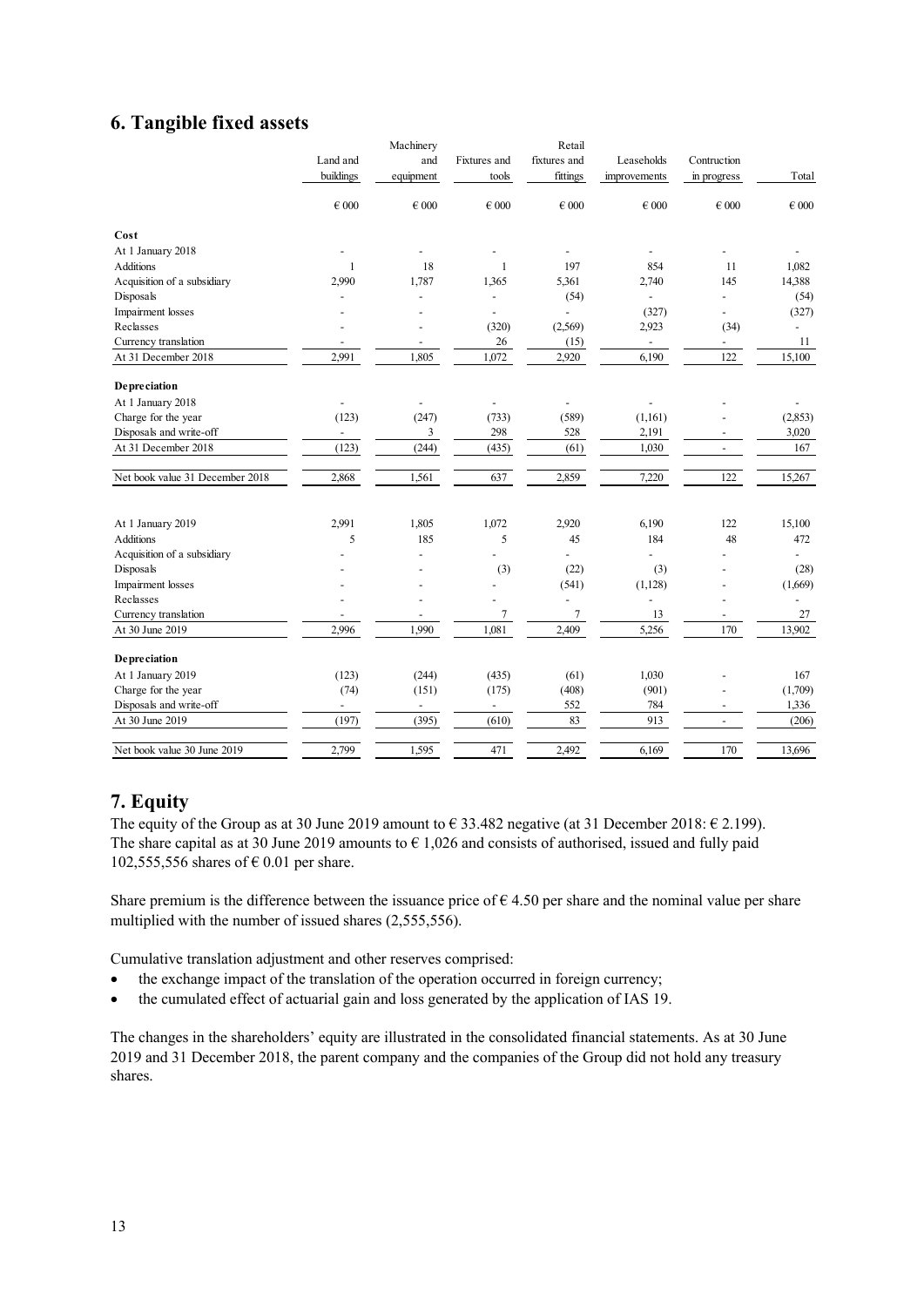### **8. Borrowings**

|                             |                | 31 December    |
|-----------------------------|----------------|----------------|
|                             | 30 June 2019   | 2018           |
|                             | $\epsilon$ 000 | $\epsilon$ 000 |
| Unsecured at amortised cost |                |                |
| Loans from related parties  | 116,493        | 103,098        |
| Bank overdraft              |                | 20             |
| <b>Total Borrowings</b>     | 116,493        | 103,118        |
| Non-current                 | 116,493        | 103,098        |
| Current                     |                | 20             |
| <b>Total Borrowings</b>     | 116,493        | 103,118        |

As at 30 June 2019, the Group presents a total financial indebtedness of  $\epsilon$  116,493; as at 31 December 2018 the amount was  $\in$  103,118. Current borrowings amounted to nil (2018:  $\in$  20) while the non-current borrowing position amounted to  $\in$  116,493 (2018:  $\in$  103,098). The detail of the borrowings is provided below: Loan from related parties refers to the facilities received from the indirect shareholder Tennor Holding B.V. and includes  $\epsilon$  9,321 of accrued interest and fees. The long-term borrowings increased in 2019 as consequence of the refinancing strategy to make the group profitable. The financial costs incurred for the HY 2019 period is  $\epsilon$  4,895 (HY 2018: € 485)

### **9. Significant events**

During the first half year 2019 there were no significant events that might have impacted the critical accounting judgements and key sources of estimation uncertainties as disclosed in the financial statements as of 31 December 2018.

#### **10. Subsequent events**

Per 26 August 2019, La Perla Fashion Holding N.V., successfully issued 2,555,556 shares with a price of  $\epsilon$  4.50 per share.

On 6 September 2019, La Perla Fashion Holding N.V., was listed on the Euronext Growth segment of Paris Stock Exchange.

There are no other significant new events of which the Company is aware of that would affect these 30 June 2019 half year financial statements.

### **11. Related party transactions**

Balances and transactions between the Company and its subsidiaries, which are related parties of the Company, have been eliminated on consolidation and are not disclosed in this note. Details of transactions between the Group and other related parties are disclosed below.

#### *Trading transaction*

During the six months period, group entities did not enter into trading transactions with related parties that are not members of the Group.

#### *Loans to/from related parties*

The Group has not provided any loans to related parties or to its key management personnel, while it has received loans from related parties. See note 8 for the financial amounts outstanding as at 30 June 2019.